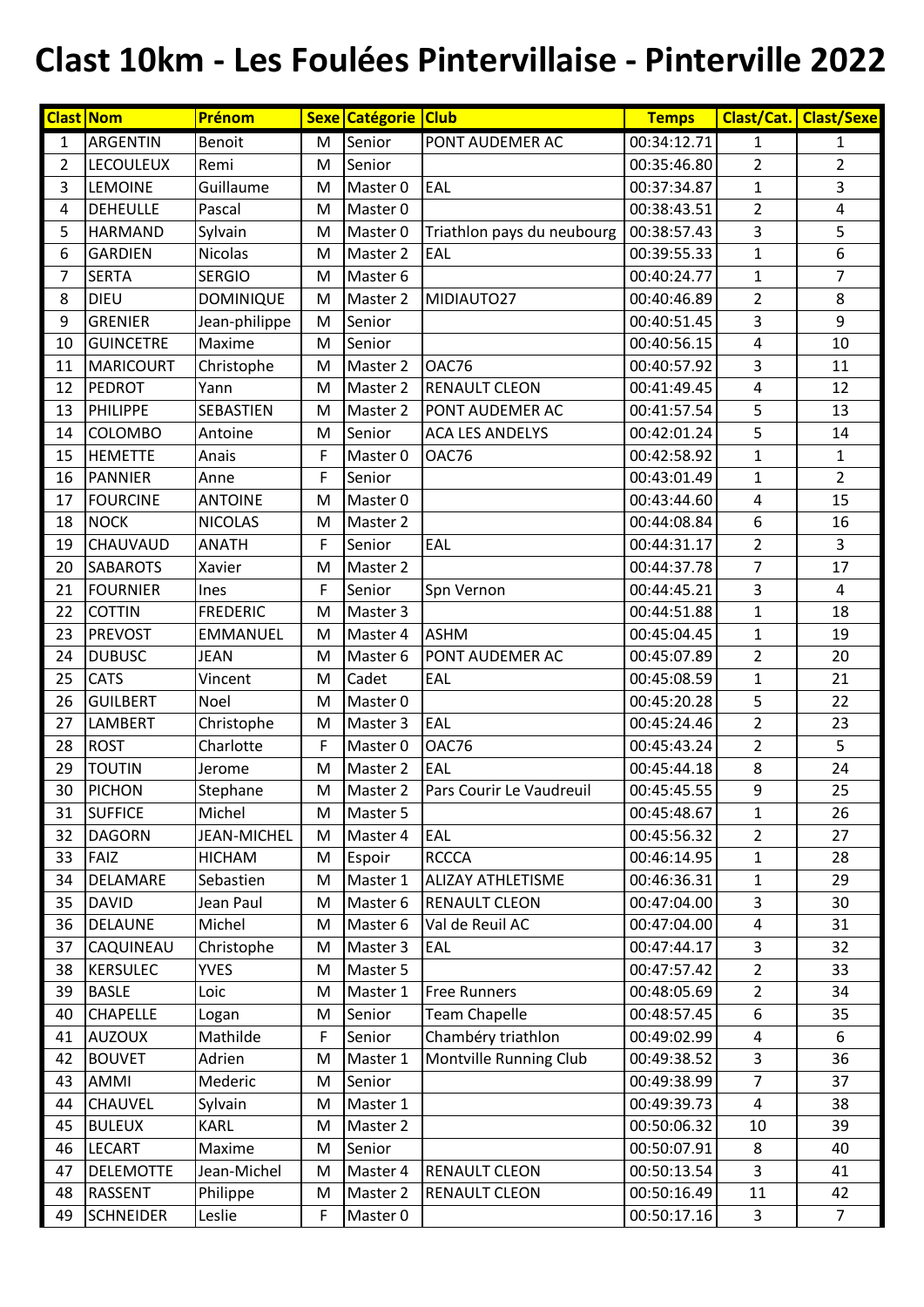## **Clast 10km - Les Foulées Pintervillaise - Pinterville 2022**

|    | <b>Clast Nom</b>  | Prénom             |    | Sexe Catégorie Club |                              | <b>Temps</b> |                         | <b>Clast/Cat. Clast/Sexe</b> |
|----|-------------------|--------------------|----|---------------------|------------------------------|--------------|-------------------------|------------------------------|
| 50 | <b>BUTTET</b>     | Cyrille            | M  | Master 3            |                              | 00:50:36.40  | 4                       | 43                           |
| 51 | <b>CAVIOLE</b>    | <b>ISABELLE</b>    | F  | Master 6            | Val de Reuil AC              | 00:50:44.10  | $\mathbf{1}$            | 8                            |
| 52 | <b>PIGNE</b>      | Pascal             | M  | Master 0            |                              | 00:50:48.25  | 6                       | 44                           |
| 53 | MEDARD            | Vincent            | M  | Master 1            |                              | 00:50:51.87  | 5                       | 45                           |
| 54 | <b>COURROUX</b>   | Yannick            | M  | Master 3            | <b>ACA LES ANDELYS</b>       | 00:50:54.64  | 5                       | 46                           |
| 55 | <b>BUDIN</b>      | Ghislain           | M  | Master 2            |                              | 00:51:08.31  | 12                      | 47                           |
| 56 | <b>MAILLOT</b>    | <b>ERIC</b>        | M  | Master 2            |                              | 00:51:13.86  | 13                      | 48                           |
| 57 | <b>ARTISIEN</b>   | <b>FABIEN</b>      | M  | Master 1            |                              | 00:51:32.53  | 6                       | 49                           |
| 58 | <b>LEFEBVRE</b>   | Isabelle           | F  | Master 4            |                              | 00:51:36.20  | $\mathbf{1}$            | 9                            |
| 59 | <b>THOREL</b>     | Myriam             | F  | Senior              |                              | 00:51:44.30  | 5                       | 10                           |
| 60 | <b>JARDIN</b>     | Eric               | M  | Master 6            | Ménilles                     | 00:51:51.04  | 5                       | 50                           |
| 61 | <b>PORTIER</b>    | Sandrine           | F  | Master 2            |                              | 00:51:55.76  | $\mathbf{1}$            | 11                           |
| 62 | <b>CORMON</b>     | Dimitri            | M  | Master 0            |                              | 00:51:58.48  | $\overline{7}$          | 51                           |
| 63 | <b>DOMINGO</b>    | Damien             | M  | Master 2            | <b>LES TRAILERS NORMANDS</b> | 00:52:00.41  | 14                      | 52                           |
| 64 | LAUVRAY           | <b>JEAN</b>        | M  | Master 8            | <b>ACA LES ANDELYS</b>       | 00:52:04.85  | $\mathbf{1}$            | 53                           |
| 65 | <b>LAFONT</b>     | Hugues             | M  | Master 6            |                              | 00:52:52.91  | 6                       | 54                           |
| 66 | <b>BRETON</b>     | Anne-Sophie        | F  | Master 0            | Val de Reuil AC              | 00:52:59.25  | $\overline{\mathbf{4}}$ | 12                           |
| 67 | <b>KORANGI</b>    | Stephen            | M  | Master 0            |                              | 00:53:32.80  | 8                       | 55                           |
| 68 | POPRAWA           | Paul               | M  | Cadet               |                              | 00:53:44.11  | $\overline{2}$          | 56                           |
| 69 | <b>CHAPELLE</b>   | Cedric             | M  | Master 0            | <b>Team Chapelle</b>         | 00:54:00.04  | 9                       | 57                           |
| 70 | <b>VARLET</b>     | Daniel             | M  | Master 2            |                              | 00:54:05.60  | 15                      | 58                           |
| 71 | <b>LAURENT</b>    | <b>SOPHIE</b>      | F  | Master 0            |                              | 00:54:06.41  | 5                       | 13                           |
| 72 | <b>DOUMAS</b>     | <b>JEAN PIERRE</b> | M  | Master 4            | MIDIAUTO27                   | 00:54:10.46  | 4                       | 59                           |
| 73 | <b>GUINCETRE</b>  | <b>FRANCK</b>      | M  | Master 6            |                              | 00:54:14.27  | $\overline{7}$          | 60                           |
| 74 | <b>MARTORY</b>    | <b>Anne Marie</b>  | F  | Master 5            | Le Vaudreuil                 | 00:54:20.28  | $\mathbf{1}$            | 14                           |
| 75 | <b>LANGLOIS</b>   | <b>CHRISTELLE</b>  | F  | Master 2            | <b>OD TRIATHLON</b>          | 00:54:21.53  | $\overline{2}$          | 15                           |
| 76 | VERAQUIN          | Jean-François      | M  | Master 2            |                              | 00:54:36.63  | 16                      | 61                           |
| 77 | <b>VIGNE</b>      | Pascal             | M  | Master 3            |                              | 00:55:35.68  | 6                       | 62                           |
| 78 | PERNIN            | Philippe           | M  | Master 6            |                              | 00:55:48.16  | 8                       | 63                           |
| 79 | <b>MARY</b>       | Claire             | F  | Master 2            | <b>ESL EVREUX</b>            | 00:56:04.23  | 3                       | 16                           |
| 80 | <b>EON</b>        | Véronique          | F. | Master 2            | <b>ASPTT Evreux</b>          | 00:56:10.35  | 4                       | 17                           |
| 81 | <b>BOISIER</b>    | <b>KATHERINE</b>   | F  | Senior              | MIDIAUTO27                   | 00:56:19.71  | 6                       | 18                           |
| 82 | <b>FIDELIN</b>    | Gerard             | M  | Master 7            | <b>ACA LES ANDELYS</b>       | 00:56:22.06  | $\mathbf{1}$            | 64                           |
| 83 | <b>FOLLIN</b>     | <b>SERGE</b>       | M  | Master 6            |                              | 00:57:02.19  | 9                       | 65                           |
| 84 | <b>FARIN</b>      | Marion             | F. | Master 0            | LES FOULEES LOUVIERS         | 00:57:05.87  | 6                       | 19                           |
| 85 | <b>LEVINS</b>     | <b>NINA</b>        | F. | Cadet               | <b>RCCCA</b>                 | 00:57:12.69  | $\mathbf{1}$            | 20                           |
| 86 | LAUDREL           | <b>FRANCINE</b>    | F. | Master 6            | <b>ASHM</b>                  | 00:57:34.46  | $\overline{2}$          | 21                           |
| 87 | <b>LAROCHE</b>    | ARNAUD             | M  | Master 2            | MIDIAUTO27                   | 00:57:40.13  | 17                      | 66                           |
| 88 | <b>CAMPION</b>    | Jean-Pierre        | M  | Master 5            | <b>ASPTT Evreux</b>          | 00:58:01.51  | $\overline{3}$          | 67                           |
| 89 | <b>LEFRANCOIS</b> | Rene               | M  | Master 6            |                              | 00:58:27.90  | 10                      | 68                           |
| 90 | <b>HIRSCH</b>     | CAROLINE           | F. | Master 1            |                              | 00:58:30.60  | $\mathbf{1}$            | 22                           |
| 91 | <b>COMPAS</b>     | Laure              | F  | Master 1            |                              | 00:58:31.05  | $\overline{2}$          | 23                           |
| 92 | PHILIPPART        | Isabelle           | F. | Master 4            | Val de Reuil AC              | 00:58:31.44  | $\overline{2}$          | 24                           |
| 93 | <b>SABARD</b>     | VALENTIN           | M  | Master 0            | MIDIAUTO27                   | 01:00:18.60  | 10                      | 69                           |
| 94 | DEMANGE           | Eva                | F. | Master 1            | Pars Courir Le Vaudreuil     | 01:01:06.31  | 3                       | 25                           |
| 95 | <b>MAIGNAN</b>    | YANN               | M  | Master 0            | MIDIAUTO27                   | 01:02:35.93  | 11                      | 70                           |
| 96 | <b>MAHIER</b>     | Véronique          | F  | Master 5            |                              | 01:02:52.48  | $\overline{2}$          | 26                           |
| 97 | <b>ROCHE</b>      | Lucie              | F  | Master 1            | <b>ASPTT Evreux</b>          | 01:03:04.92  | 4                       | 27                           |
| 98 | LANGANAY          | Nathalie           | F  | Master 4            |                              | 01:03:34.99  | 3                       | 28                           |